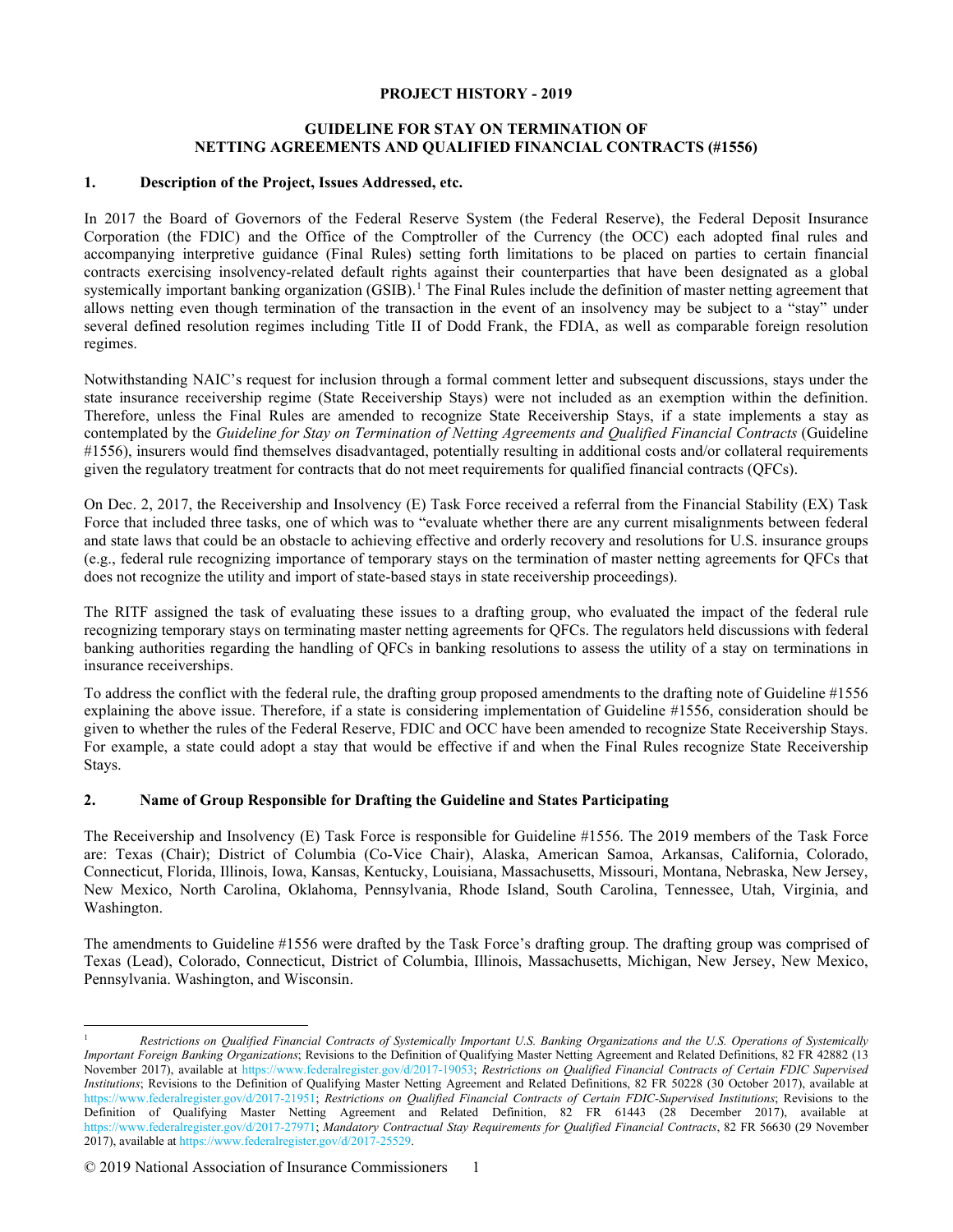## **3. Project Authorized by What Charge and Date First Given to the Group**

The Receivership and Insolvency (E) Task Force is charged with addressing any issues that affect receivership laws, including amendments to models and guidelines. The request to address misalignments with federal rules was first considered by the Task Force on March 25, 2018, at the NAIC 2018 Spring National Meeting, when a work plan to address the Financial Stability (EX) Task Force's referral and formation of drafting groups were discussed.

## **4. A General Description of the Drafting Process and Due Process**

The drafting group of the Receivership and Insolvency (E) Task Force discussed the proposed amendments on a conference call on March 14, 2019, which included twenty interested parties.

The Receivership and Insolvency (E) Task Force discussed the proposed amendments in open session on April 7, 2019, at the NAIC Spring National Meeting. The Task Force exposed the proposed amendments for a 30-day public comment period ending May 7, 2019. One comment was received supporting the need for Federal rule changes. No changes were made to the Guideline #1556.

The Receivership and Insolvency (E) Task Force adopted the amendments on Aug. 4, 2019, at the NAIC Summer National Meeting.

The Financial Condition (E) Committee adopted the amendments on October 31, 2019.

The NAIC Executive (EX) Committee and Plenary adopted the amendments on [DATE TBD].

# **5. A Discussion of the Significant Issues**

None.

# **6. Any Other Important Information**

None.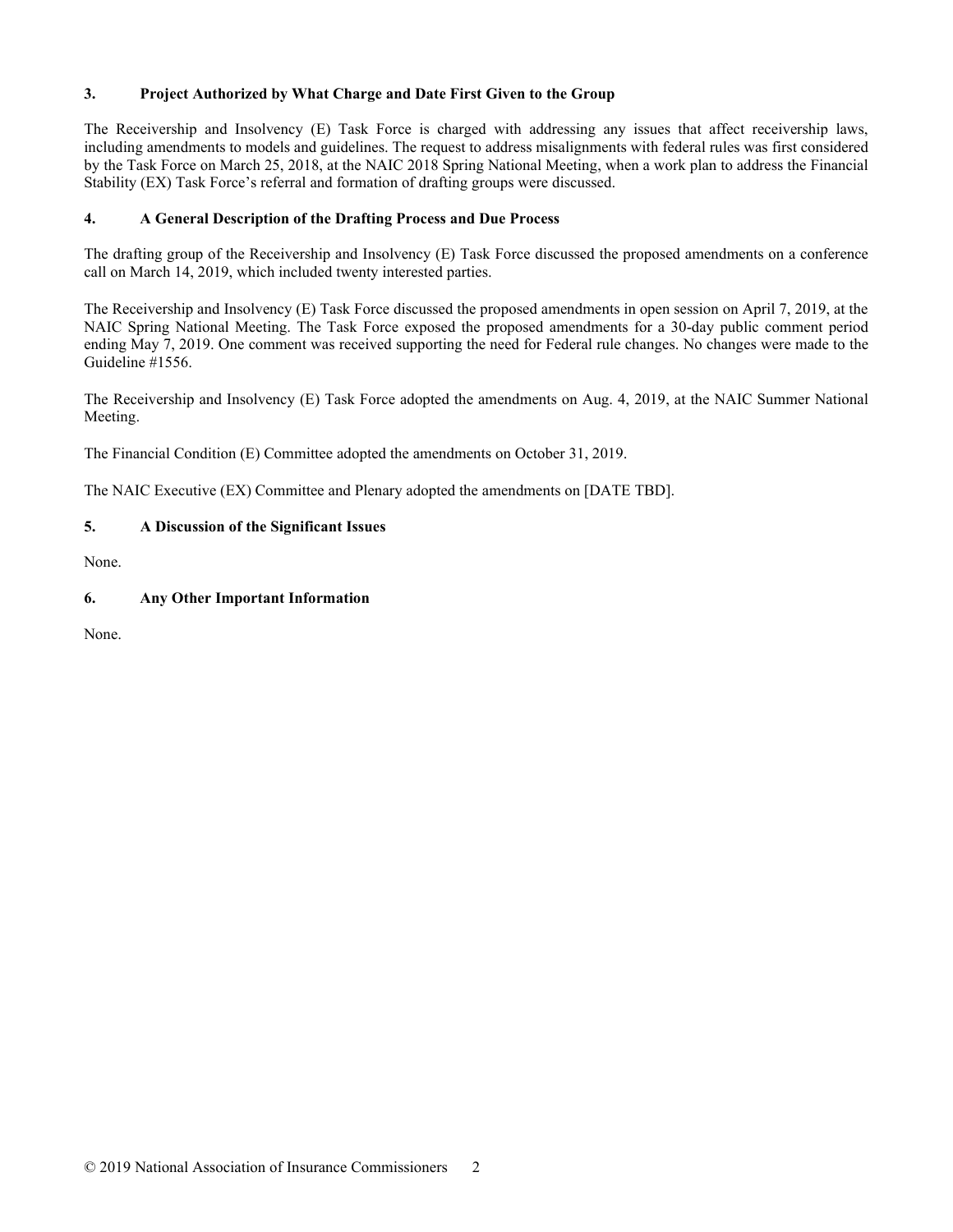# **PROJECT HISTORY - 2013**

# **GUIDELINE FOR STAY ON TERMINATION OF NETTING AGREEMENTS AND QUALIFIED FINANCIAL CONTRACTS (#1556)**

### **1. Description of the Project, Issues Addressed, etc.**

In 2011, the Receivership and Insolvency (E) Task Force (Task Force) recognized that the current economic environment had changed since the *Insurer Receivership Model Act* (#555) (commonly referred to as IRMA) Section 711 was revised in 2005. The Task Force began a research project to assess IRMA Section 711 with respect to the impact on receiverships of any netting agreement or qualified financial contract (QFC). The urgency of such research increased with the requirement under the federal Dodd-Frank Wall Street Reform and Consumer Protection Act (Dodd-Frank Act) to shift standardized derivatives contracts to centralized clearinghouses. The implications of IRMA Section 711 are to: (1) allow immediate netting of offsetting positions between counterparties; and (2) immediate access to collateral pledged against the netted position. The IRMA Section 711 (E) Subgroup was formed in 2011 by the Task Force and charged to:

- Provide Task Force members with a better understanding of the purpose, operational mechanics and implications of *Insurer Receivership Model Act* (#555) (commonly referred to as IRMA) Section 711.
- Assist Task Force members in understanding any policy issues associated with IRMA Section 711 *or* with the absence of IRMA Section 711.
- Provide receivership-focused input on regulatory issues associated with qualified financial contracts.

In 2012, the Subgroup conducted its research of IRMA Section 711, which included surveys to regulators and interested parties on research topics and presentations from industry experts on: (1) the use, regulation and reporting of QFCs, such as derivatives; (2) technical interpretation of the language in IRMA Section 711; and (3) non-insurance insolvencies (i.e., banking) under Section 711-like provisions.

During the Subgroup's research, it determined that state receivership and insolvency laws may permit a contractual right to cause the termination, liquidation, acceleration or closeout of obligations with respect to any netting agreement or QFC with an insurer because of the insolvency, financial condition or default of the insurer, or the commencement of a formal delinquency proceeding. These laws are based upon similar provisions contained in the federal bankruptcy code and the Federal Deposit Insurance Act (FDIA). The Subgroup noted that the FDIA also provides for a 24-hour stay to allow for the transfer of QFCs by the receiver to another entity, rather than permitting the immediate termination and netting of the QFC [12 U.S.C. § 1821(e)(9)–(12)]. Currently, state laws do not include a similar 24-hour stay provision.

Included in the recommendations from the Subgroup's research was that the states that permit the termination and netting of QFCs might want to consider adopting a stay provision similar to the FDIA with respect to the termination of a netting agreement or QFC of an insurer in insolvency. The stay provision would give the receiver 24 hours to transfer a contract before termination.

### **2. Name of Group Responsible for Drafting the Model and States Participating**

The Receivership and Insolvency (E) Task Force was charged by the Financial Condition (E) Committee with drafting a new model guideline. The Task Force delegated the drafting of the guideline to the IRMA Section 711 (E) Subgroup. The 2012 members of the IRMA Section 711 (E) Subgroup that drafted the model guideline were: Illinois (Chair), California, Delaware, Florida, Ohio and Texas. The Subgroup was renamed in November 2012 to the Federal Home Loan Bank Legislation (E) Subgroup. Indiana and Missouri joined the Subgroup in 2013. The eight-member Subgroup adopted the model guideline Feb. 8, 2013.

### **3. Project Authorized by What Charge and Date First Given to the Group**

On a May 7, 2012, conference call vote, the Financial Condition (E) Committee unanimously agreed to request that the Receivership and Insolvency (E) Task Force develop a model guideline for the purpose of recommending to NAIC-member jurisdictions that the 24-hour stay provision be included when the state implements IRMA Section 711. On a May 14, 2012, e-vote, the Receivership and Insolvency (E) Task Force delegated the drafting of the model guideline to the IRMA Section 711 (E) Subgroup.